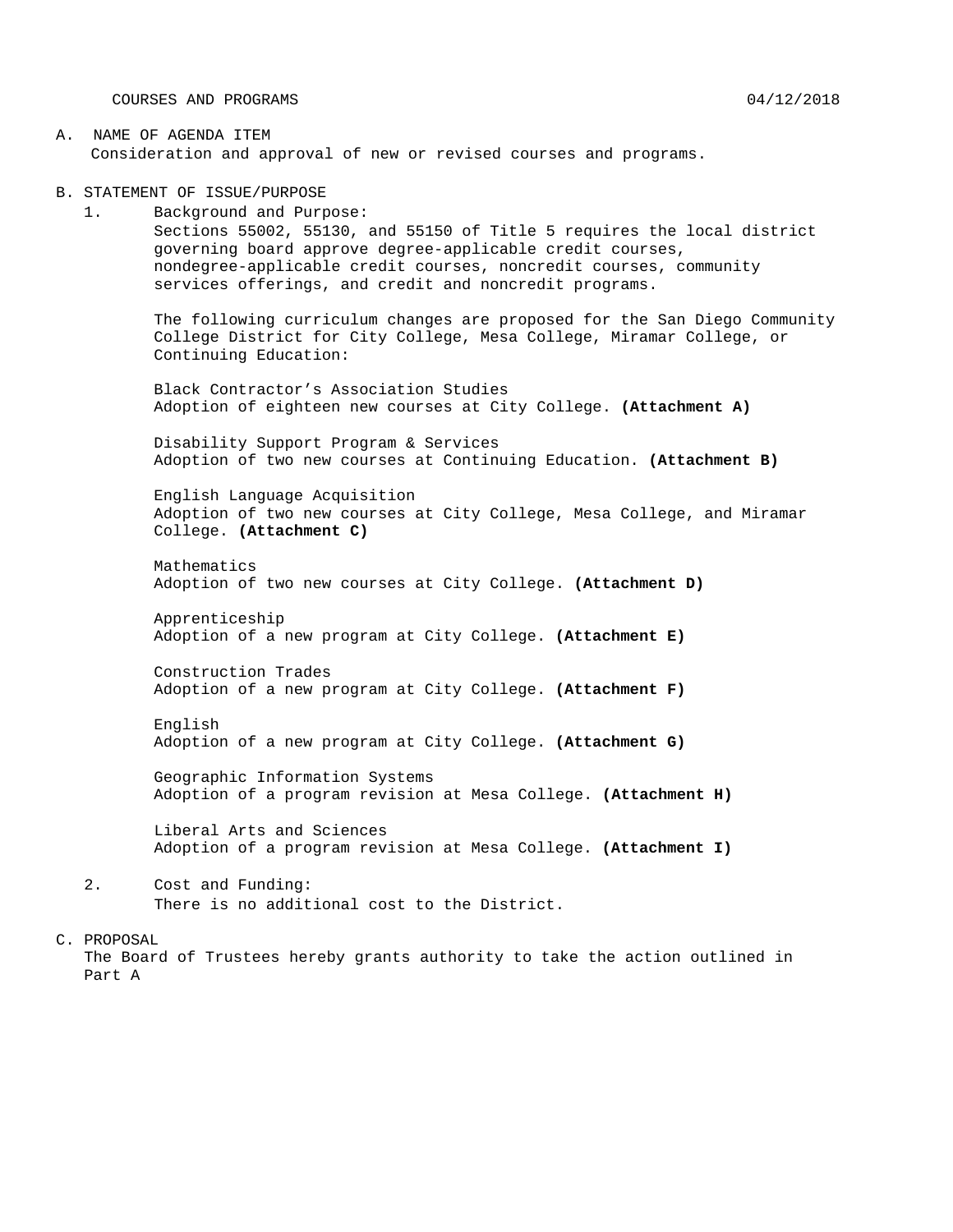Adoption of eighteen new courses at City College.

Proposed new courses at City College:

#### **80 Construction Safety**

**56 - 63 hours lecture, 3 units Grade Only**

*Advisory:* English 47A or English 48 and English 49, each with a grade of "C" or better, or equivalent or Assessment Skill Levels R5 and W5; Mathematics 38 with a grade of "C" or better, or equivalent or Assessment Skill Level M30.

*Limitation on Enrollment:* This course is not open to students with previous credit for Black Contractor's Association Studies 300. This course reviews procedures and applications of general construction safety. Emphasis is placed on identifying basic project procedures, and applying procedural knowledge and performance standards to construction safety regulations. This course is intended for students interested in the construction trade. (FT) Associate Degree Credit only and not Transferable.

#### **81 Construction Mathematics I 56 - 63 hours lecture, 3 units Grade Only**

*Advisory:* English 47A or English 48 and English 49, each with a grade of "C" or better, or equivalent or Assessment Skill Levels R5 and W5; Mathematics 38 with a grade of "C" or better, or equivalent or Assessment Skill Level M30.

*Limitation on Enrollment:* This course is not open to students with previous credit for Black Contractor's Association Studies 302. The course provides students with a basic comprehension of mathematical functions, as they relate to the construction trade. Emphasis is placed on performing addition, subtraction, multiplication and division calculations involving whole numbers, fractions, decimals, percentages, and conversion of fractions and decimals from one type of unit to the other. This course is intended for students interested in the construction trade. (FT) Associate Degree Credit only and not Transferable.

**82 Construction Mathematics II 56 - 63 hours lecture, 3 units Grade Only**

*Prerequisite:* Black Contractor's Association Studies 81 with a grade of "C" or better, or equivalent. *Advisory:* English 47A or English 48 and English 49, each with a grade of "C" or better, or equivalent or Assessment Skill Levels R5 and W5; Mathematics 38 with a grade of "C" or better, or equivalent or Assessment Skill Level M30. *Limitation on Enrollment:* This course is not open to students with previous credit for Black Contractor's Association Studies 303. The course provides students with application of advanced mathematical functions. Emphasis is placed on applying advanced construction mathematical computations including standard units of measure, conversion of measurement from one type of unit to another (US Standard/Metric), and calculations of squares and square roots used in layouts, as they relate to building construction. This course is intended for students interested in the construction trade. (FT) Associate Degree Credit only and not

#### **83 Construction Blueprint Reading I 56 - 63 hours lecture, 3 units Grade Only**

#### **REQUISITES:**

Transferable.

*Advisory:* English 47A or English 48 and English 49, each with a grade of "C" or better, or equivalent or Assessment Skill Levels R5 and W5; Mathematics 38 with a grade of "C" or better, or equivalent or Assessment Skill Level M30.

*Limitation on Enrollment:* This course is not open to students with previous credit for Black Contractor's Association Studies 307.

The course provides students with basic project procedure, and applications on different types of basic blueprints. Emphasis is placed on developing a working knowledge of construction principles, basic blueprint reading, and related trade mathematics. This course is intended for students interested in the construction trade. (FT) Associate Degree Credit only and not Transferable.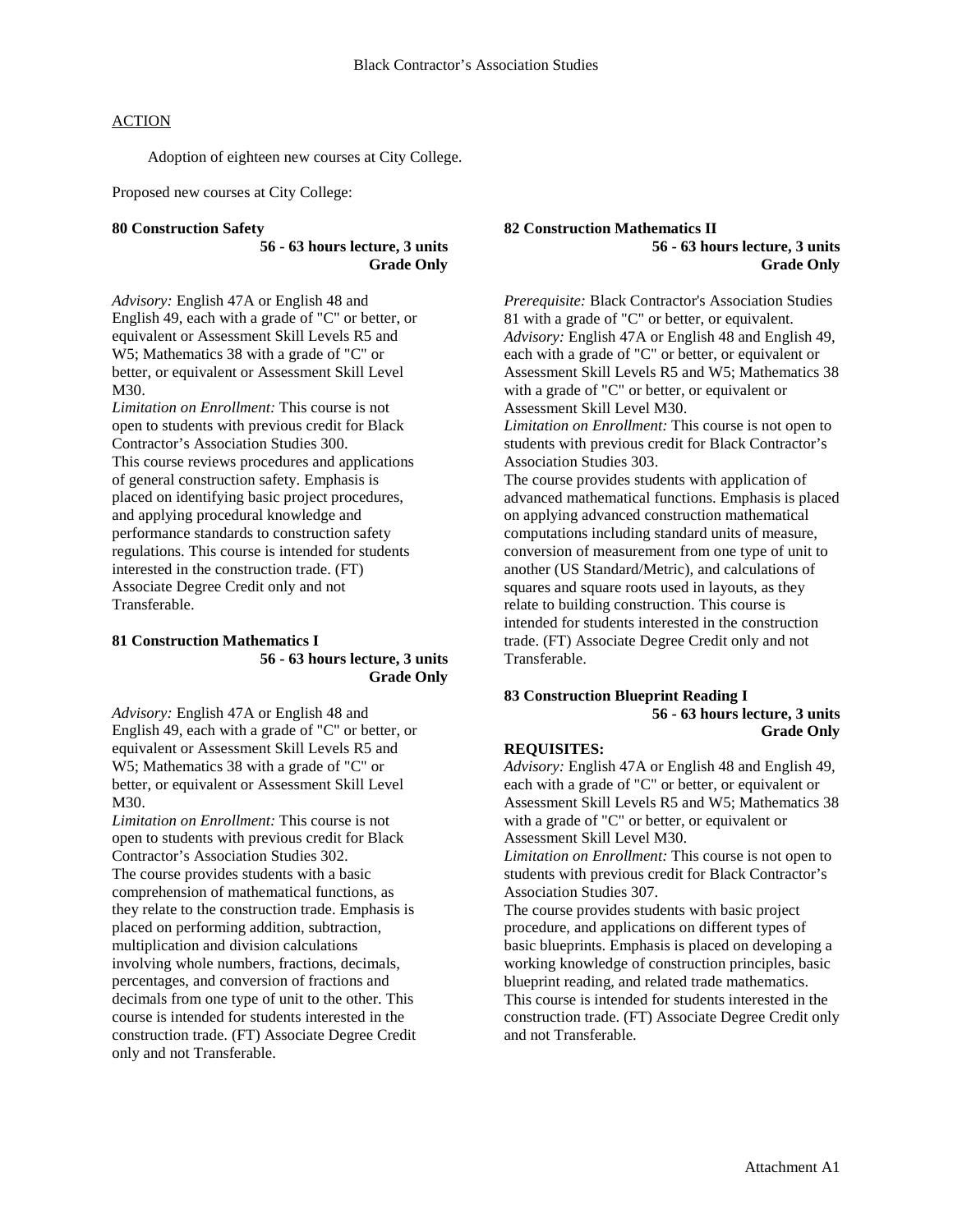## **84 Construction Blueprint Reading II 56 - 63 hours lecture, 3 units Grade Only**

*Prerequisite:* Black Contractor's Association Studies 83 with a grade of "C" or better, or equivalent. *Advisory:* English 47A or English 48 and English 49, each with a grade of "C" or better or equivalent or Assessment Skill Levels R5 and W5; Mathematics 38 with a grade of "C" or better, or equivalent or Assessment Skill Level M30.

*Limitation on Enrollment:* This course is not open to students with previous credit for Black Contractor's Association Studies 308.

The course provides students with advanced reading of construction blueprints and specifications for commercial and industrial construction. Emphasis is placed on analyzing measurements, blueprint symbolism and building material specifications relating to construction. This course is intended for students interested in the construction trade. (FT) Associate Degree Credit only and not Transferable.

## **85 Carpenter Apprentice I**

**56 - 63 hours lecture, 3 units Grade Only**

*Advisory:* English 47A or English 48 and English 49, each with a grade of "C" or better, or equivalent or Assessment Skill Levels R5 and W5; Mathematics 38 with a grade of "C" or better, or equivalent or Assessment Skill Level M30.

*Limitation on Enrollment:* This course is not open to students with previous credit for Black Contractor's Association Studies 310.

This course is an introduction to the carpentry trade. Emphasis is placed on identifying and selecting lumber, and engineered lumber products and panels, choosing appropriate fasteners, and safely using all hand tools, portable power tools, and stationary power tools on the job site. This course is intended for students interested in the carpentry trade. (FT) Associate Degree Credit only and not Transferable.

## **86 Carpenter Apprentice II**

### **56 - 63 hours lecture, 3 units Grade Only**

*Prerequisite:* Black Contractor's Association Studies 85 with a grade of "C" or better, or equivalent. *Advisory:* English 47A or English 48 and English 49, each with a grade of "C" or better, or equivalent or Assessment Skill Levels R5 and W5; Mathematics 38 with a grade of "C" or better, or equivalent or Assessment Skill Level M30.

*Limitation on Enrollment:* This course is not open to students with previous credit for Black Contractor's Association Studies 312.

This is an intermediate carpentry course covering blueprints and building codes, building layout, and concrete form construction. Emphasis is placed on reading and interpreting blueprints and floor plans, understanding building codes, choosing appropriate layout tools, and building concrete forms. This course is intended for students interested in the carpentry trade. (FT) Associate Degree Credit only and not Transferable.

#### **87 Carpenter Apprentice III 56 - 63 hours lecture, 3 units Grade Only**

*Prerequisite:* Black Contractor's Association Studies 86 with a grade of "C" or better, or equivalent. *Advisory:* English 47A or English 48 and English 49, each with a grade of "C" or better, or equivalent or Assessment Skill Levels R5 and W5; Mathematics 38 with a grade of "C" or better, or equivalent or Assessment Skill Level M30.

*Limitation on Enrollment:* This course is not open to students with previous credit for Black Contractor's Association Studies 314.

This is a high-intermediate level carpentry course covering roof and stairway framing, insulation, windows, and exterior doors. Emphasis is placed on layout and framing common roof structures, interior stairs, correctly selecting and installing insulation and vapor barriers, and selecting and properly installing windows, exterior doors, and hardware. This course is intended for students interested in the carpentry trade. (FT) Associate Degree Credit only and not Transferable.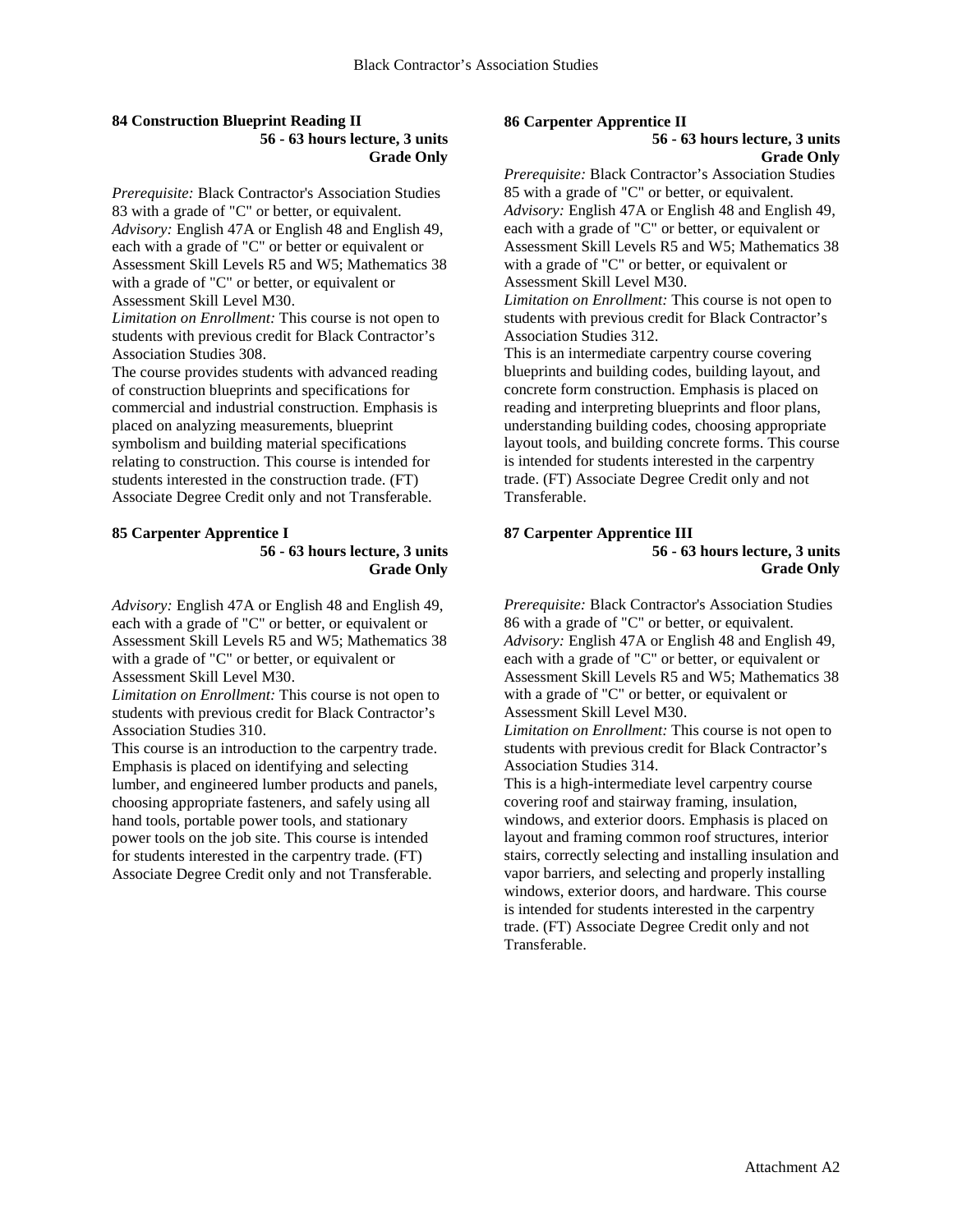#### **88 Carpenter Apprentice IV 56 - 63 hours lecture, 3 units Grade Only**

*Prerequisite:* Black Contractor's Association Studies 87 with a grade of "C" or better, or equivalent. *Advisory:* English 47A or English 48 and English 49, each with a grade of "C" or better, or equivalent or Assessment Skill Levels R5 and W5; Mathematics 38 with a grade of "C" or better, or equivalent or Assessment Skill Level M30.

*Limitation on Enrollment:* This course is not open to students with previous credit for Black Contractor's Association Studies 316

This is an advanced carpentry course covering exterior and interior finish work. Emphasis is placed on the description, layout, and installation of interior and exterior wall coverings, decks, doors, stairs, and flooring material. This course is intended for students interested in the carpentry trade. (FT) Associate Degree Credit only and not Transferable.

## **300 Construction Safety**

## **56 - 63 hours lecture, 3 units Grade Only**

*Advisory:* English 47A or English 48 and English 49, each with a grade of "C" or better, or equivalent or Assessment Skill Levels R5 and W5; Mathematics 38 with a grade of "C" or better, or equivalent or Assessment Skill Level M30.

*Limitation on Enrollment:* Apprenticeship - Student must be a state registered apprentice in this trade. Must obtain an Add Code from the instructor for enrollment. This course is not open to students with previous credit for Black Contractor's Association Studies 80.

This course reviews procedures and applications of general construction safety. Emphasis is placed on identifying basic project procedures, and applying procedural knowledge and performance standards to construction safety regulations. This course is intended for students enrolled in the construction apprentice program. (FT) Associate Degree Credit only and not Transferable.

#### **302 Construction Mathematics I 56 - 63 hours lecture, 3 units**

**Grade Only**

*Advisory:* English 47A or English 48 and English 49, each with a grade of "C" or better, or equivalent or Assessment Skill Levels R5 and W5; Mathematics 38 with a grade of "C" or better, or equivalent or Assessment Skill Level M30.

*Limitation on Enrollment:* Apprenticeship - Student must be a state registered apprentice in this trade. Must obtain an Add Code from the instructor for enrollment. This course is not open to students with previous credit for Black Contractor's Association Studies 81.

The course provides apprentices with a basic comprehension of mathematical functions, as they relate to the construction trade. Emphasis is placed on performing addition, subtraction, multiplication and division calculations involving whole numbers, fractions, decimals, percentages, and conversion of fractions and decimals from one type of unit to the other. This course is intended for students enrolled in the construction apprentice program. (FT) Associate Degree Credit only and not Transferable.

### **303 Construction Mathematics II 56 - 63 hours lecture, 3 units Grade Only**

*Prerequisite:* Black Contractor's Association Studies 302 with a grade of "C" or better, or equivalent. *Advisory:* English 47A or English 48 and English 49, each with a grade of "C" or better, or equivalent or Assessment Skill Levels R5 and W5; Mathematics 38 with a grade of "C" or better, or equivalent or Assessment Skill Level M30.

*Limitation on Enrollment:* Apprenticeship - Student must be a state registered apprentice in this trade. Must obtain an Add Code from the instructor for enrollment. This course is not open to students with previous credit for Black Contractor's Association Studies 82.

The course provides apprentices with application of advanced mathematical functions. Emphasis is placed on applying advanced construction mathematical computations including standard units of measure, conversion of measurement from one type of unit to another (US Standard/Metric), and calculations of squares and square roots used in layouts, as they relate to building construction. This course is intended for students enrolled in the construction apprentice program. (FT) Associate Degree Credit only and not Transferable.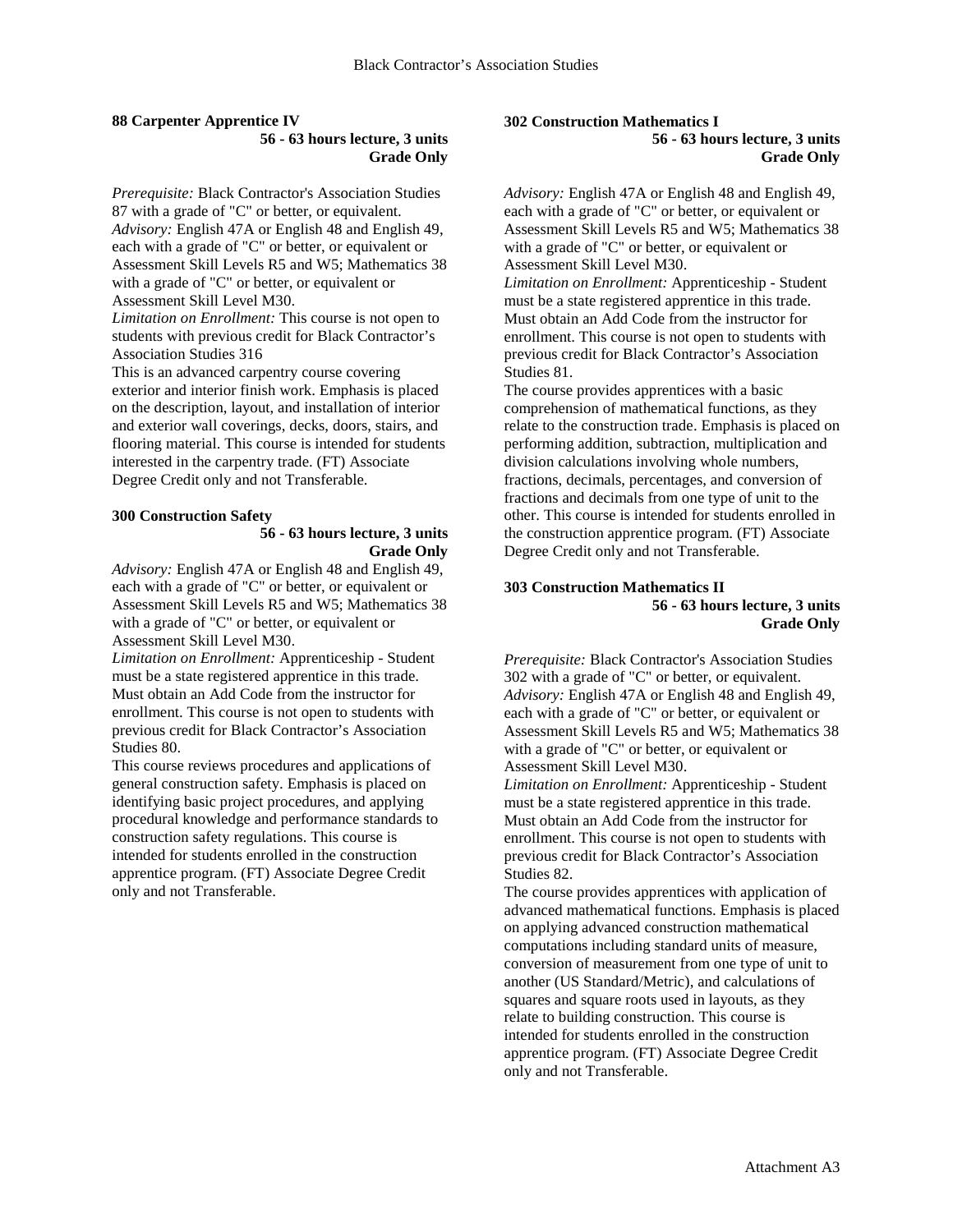## **307 Construction Blueprint Reading I 56 - 63 hours lecture, 3 units Grade Only**

*Advisory:* English 47A or English 48 and English 49, each with a grade of "C" or better, or equivalent or Assessment Skill Levels R5 and W5; Mathematics 38 with a grade of "C" or better, or equivalent or Assessment Skill Level M30.

*Limitation on Enrollment:* Apprenticeship - Student must be a state registered apprentice in this trade. Must obtain an Add Code from the instructor for enrollment. This course is not open to students with previous credit for Black Contractor's Association Studies 83.

The course provides apprentices with basic project procedure, and applications on different types of basic blueprints. Emphasis is placed on demonstrating a working knowledge of construction principles, basic blueprint reading, and related trade mathematics. This course is intended for students enrolled in the construction apprentice program. (FT) Associate Degree Credit only and not Transferable.

## **308 Construction Blueprint Reading II 56 - 63 hours lecture, 3 units Grade Only**

*Prerequisite:* Black Contractor's Association Studies 307 with a grade of "C" or better, or equivalent. *Advisory:* English 47A or English 48 and English 49, each with a grade of "C" or better, or equivalent or Assessment Skill Levels R5 and W5; Mathematics 38 with a grade of "C" or better, or equivalent or Assessment Skill Level M30.

*Limitation on Enrollment:* Apprenticeship - Student must be a state registered apprentice in this trade. Must obtain an Add Code from the instructor for enrollment. This course is not open to students with previous credit for Black Contractor's Association Studies 84.

The course provides apprentices with advanced reading of construction blueprints and specifications for commercial and industrial construction. Emphasis is placed on analyzing measurements, blueprint symbolism and building material specifications relating to construction. This course is intended for students enrolled in the construction apprentice program. (FT) Associate Degree Credit only and not Transferable.

# **310 Carpenter Apprentice I**

#### **56 - 63 hours lecture, 3 units Grade Only**

*Advisory:* English 47A or English 48 and English 49, each with a grade of "C" or better, or equivalent or Assessment Skill Levels R5 and W5; Mathematics 38 with a grade of "C" or better, or equivalent or Assessment Skill Level M30.

*Limitation on Enrollment:* Apprenticeship - Student must be a state registered apprentice in this trade. Must obtain an Add Code from the instructor for enrollment. This course is not open to students with previous credit for Black Contractor's Association Studies 85.

This course is an introduction to the carpentry trade. Emphasis is placed on identifying and selecting lumber, and engineered lumber products and panels, choosing appropriate fasteners, and safely using all hand tools, portable power tools, and stationary power tools on the job site. This course is intended for students enrolled in the carpenter apprentice program. (FT) Associate Degree Credit only and not Transferable.

### **312 Carpenter Apprentice II 56 - 63 hours lecture, 3 units Grade Only**

*Prerequisite:* Black Contractor's Association Studies 310 with a grade of "C" or better, or equivalent. *Advisory:* English 47A or English 48 and English 49, each with a grade of "C" or better, or equivalent or Assessment Skill Levels R5 and W5; Mathematics 38 with a grade of "C" or better, or equivalent or Assessment Skill Level M30.

*Limitation on Enrollment:* Apprenticeship - Student must be a state registered apprentice in this trade. Must obtain an Add Code from the instructor for enrollment. This course is not open to students with previous credit for Black Contractor's Association Studies 86.

This is an intermediate carpentry course covering blueprints and building codes, building layout, and concrete form construction. Emphasis is placed on reading and interpreting blueprints and floor plans, understanding building codes, choosing appropriate layout tools, and building concrete forms. This course is intended for students enrolled in the carpenter apprentice program. (FT) Associate Degree Credit only and not Transferable.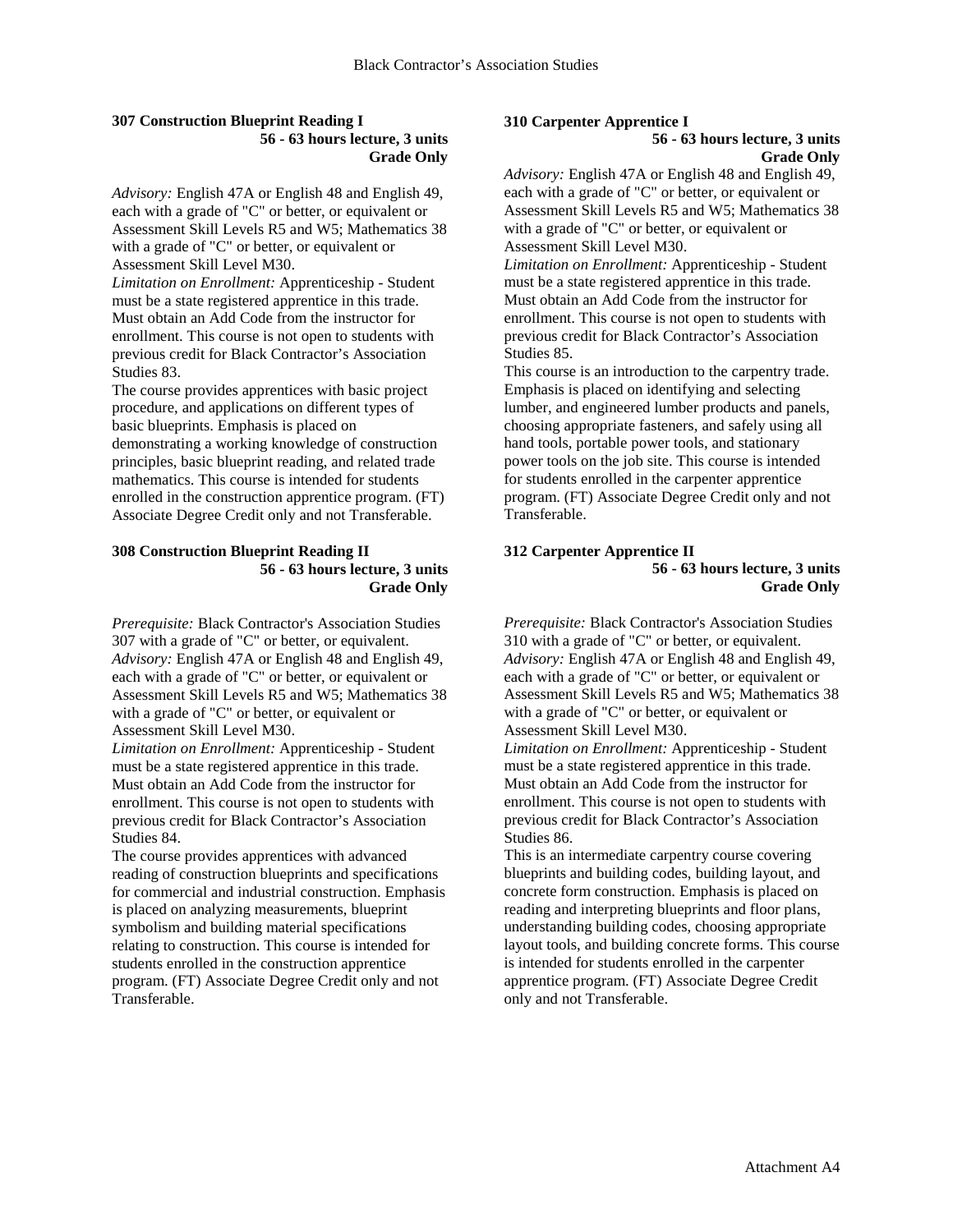### **314 Carpenter Apprentice III 56 - 63 hours lecture, 3 units Grade Only**

*Prerequisite:* Black Contractor's Association Studies 312 with a grade of "C" or better, or equivalent. *Advisory:* English 47A or English 48 and English 49, each with a grade of "C" or better, or equivalent or Assessment Skill Levels R5 and W5; Mathematics 38 with a grade of "C" or better, or equivalent or Assessment Skill Level M30.

*Limitation on Enrollment:* Apprenticeship - Student must be a state registered apprentice in this trade. Must obtain an Add Code from the instructor for enrollment. This course is not open to students with previous credit for Black Contractor's Association Studies 87.

This is a high-intermediate level carpentry course covering roof and stairway framing, insulation, windows, and exterior doors. Emphasis is placed on layout and framing common roof structures, interior stairs, correctly selecting and installing insulation and vapor barriers, and selecting and properly installing windows, exterior doors, and hardware. This course is intended for students enrolled in the carpenter apprentice program. (FT) Associate Degree Credit only and not Transferable.

#### **316 Carpenter Apprentice IV 56 - 63 hours lecture, 3 units Grade Only**

*Prerequisite:* Black Contractor's Association Studies 314 with a grade of "C" or better, or equivalent. *Advisory:* English 47A or English 48 and English 49, each with a grade of "C" or better, or equivalent or Assessment Skill Levels R5 and W5; Mathematics 38 with a grade of "C" or better, or equivalent or Assessment Skill Level M30.

*Limitation on Enrollment:* Apprenticeship - Student must be a state registered apprentice in this trade. Must obtain an Add Code from the instructor for enrollment. This course is not open to students with previous credit for Black Contractor's Association Studies 88.

This is an advanced carpentry course covering exterior and interior finish work. Emphasis is placed on the description, layout, and installation of interior and exterior wall coverings, decks, doors, stairs, and flooring material. This course is intended for students enrolled in the carpenter apprentice program. (FT) Associate Degree Credit only and not Transferable.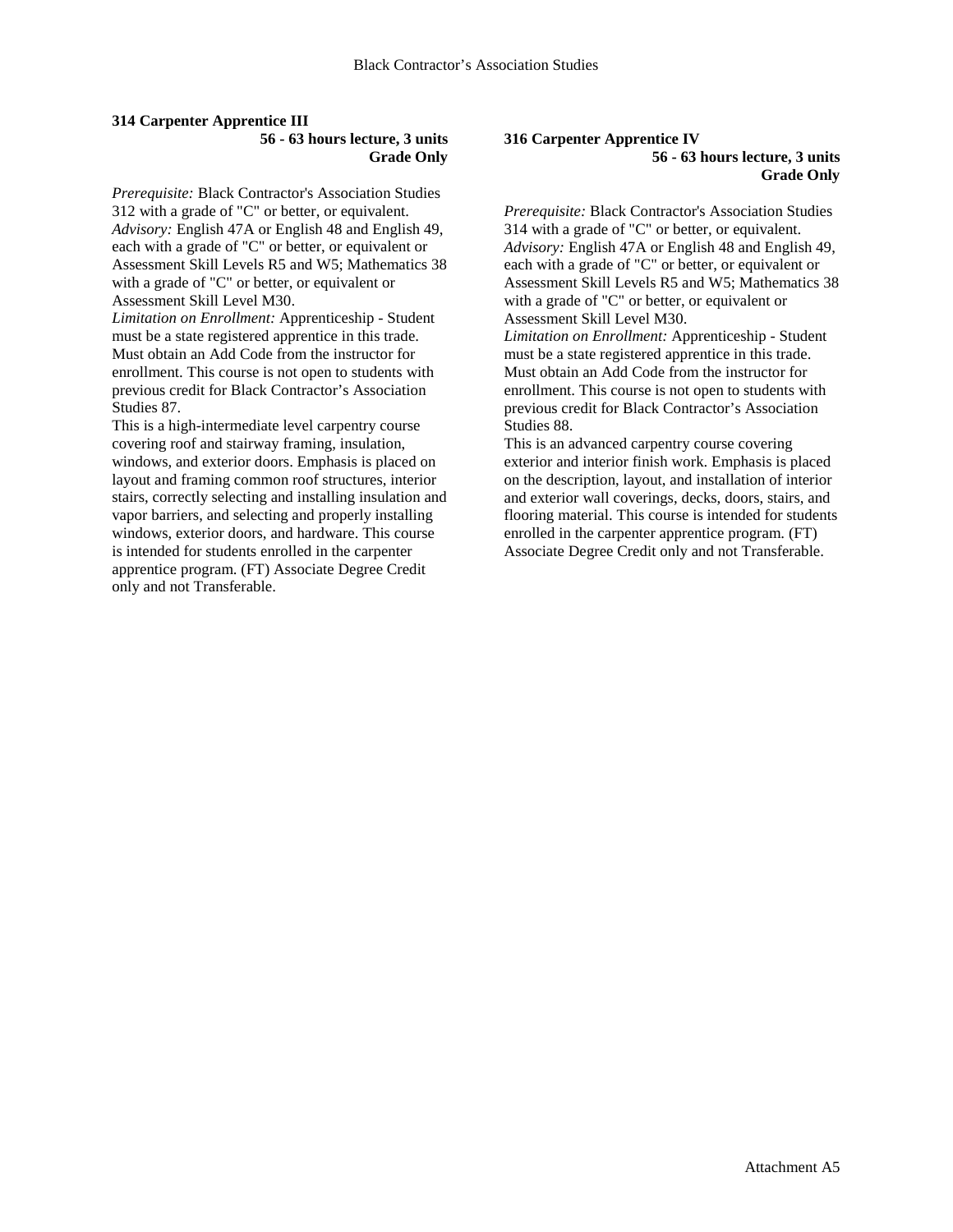Adoption of two new courses at Continuing Education.

Proposed new courses at Continuing Education:

## **605D RELATIONSHIP & SEXUALITY – DSPS**

This course is designed to allow students with disabilities to explore their attitudes and values regarding healthy sexual relationship development. Topics include human anatomy, reproduction, contraception choices, sexual orientation, sexually transmitted infections, and sexual coercion. Students will learn about building relationships with an emphasis on the development of positive personal strategies. (FT)

## **662D FOOD PREPARATION BASICS – DSPS**

This course is designed for students with disabilities to learn basic concepts of food preparation to increase independence at home. Topics include basic cooking vocabulary, reading and following recipe instructions, and basic nutrition concepts. This course will also include activities to teach kitchen safety and sanitation, grocery shopping skills, and budgeting. (FT)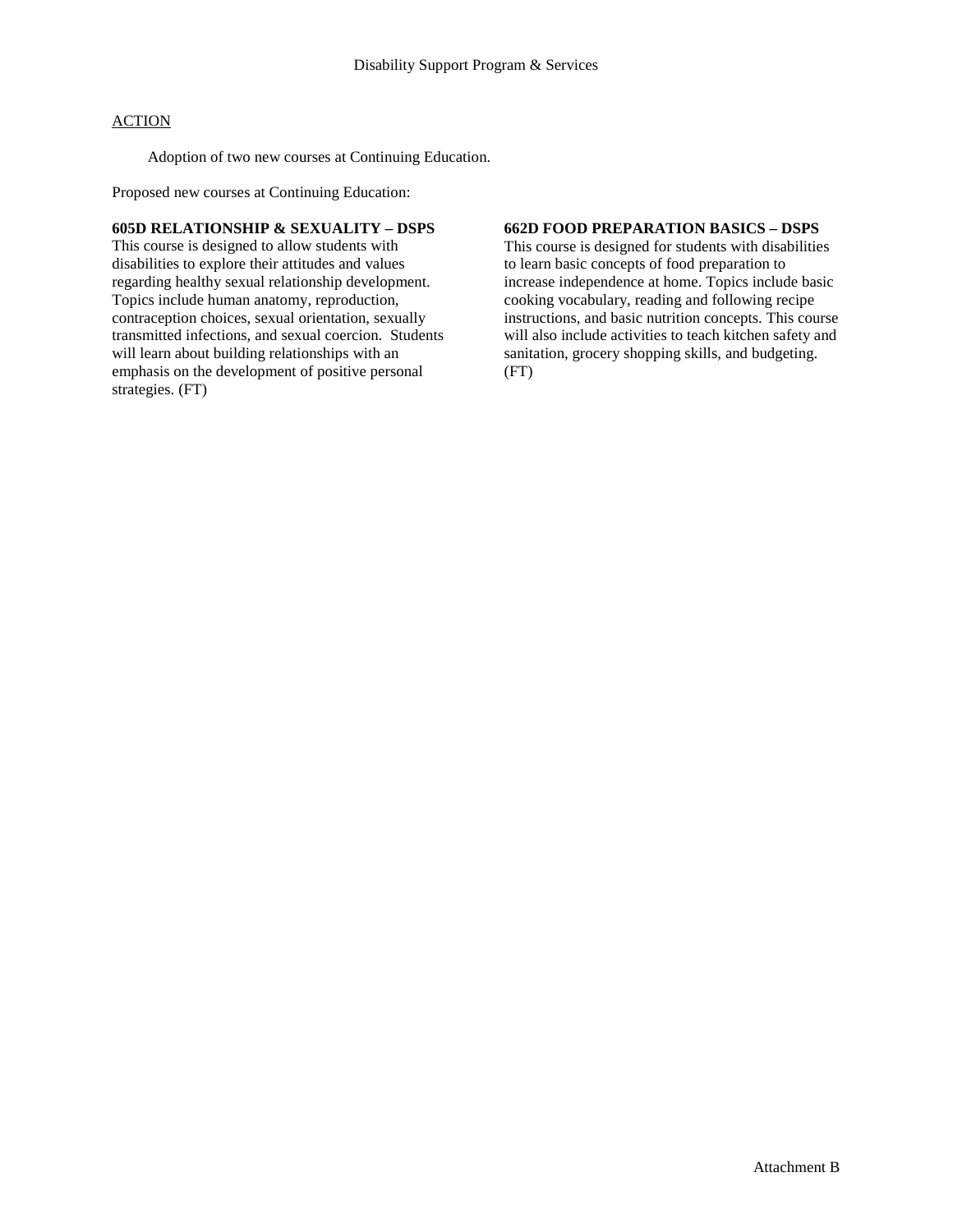Adoption of two new courses at City College, Mesa College, and Miramar College.

Proposed new courses at City College, Mesa College, and Miramar College:

### **5A English Language Grammar - Low-Intermediate/Intermediate 16 - 36 hours lecture, 1-2 units**

**Pass/No Pass**

*Advisory: Completion of or concurrent enrollment in*  English Language Acquisition 15 with a grade of "C" or better, or equivalent or Assessment Skill Level L20 or

English Language Acquisition 25 with a grade of "C" or better, or equivalent.

This course focuses on the study of English grammar for students whose first language is other than English. Emphasis is placed on clearly communicating one's thoughts and ideas. Topics include analyzing basic grammar structures and applying knowledge of these structures in producing and editing one's own texts. This course is intended for non-native speakers of English at the lowintermediate and intermediate levels. (FT) Not applicable to the Associate Degree.

# **5B English Language Grammar - High-Intermediate/Advanced**

**16 - 36 hours lecture, 1-2 units Pass/No Pass**

*Advisory: Completion of or concurrent enrollment in*  English Language Acquisition 35 with a grade of "C" or better, or equivalent or English Language Acquisition 45 with a grade of "C" or better, or equivalent or Assessment Skill Levels R4 and W4. This course focuses on the study of English grammar for students whose first language is other than English. Emphasis is placed on clearly communicating one's thoughts and ideas. Topics include analyzing more advanced grammar structures and applying knowledge of these structures in producing and editing one's own texts. This course is intended for non-native speakers of English at the high-intermediate and advanced levels. (FT) Not applicable to the Associate Degree.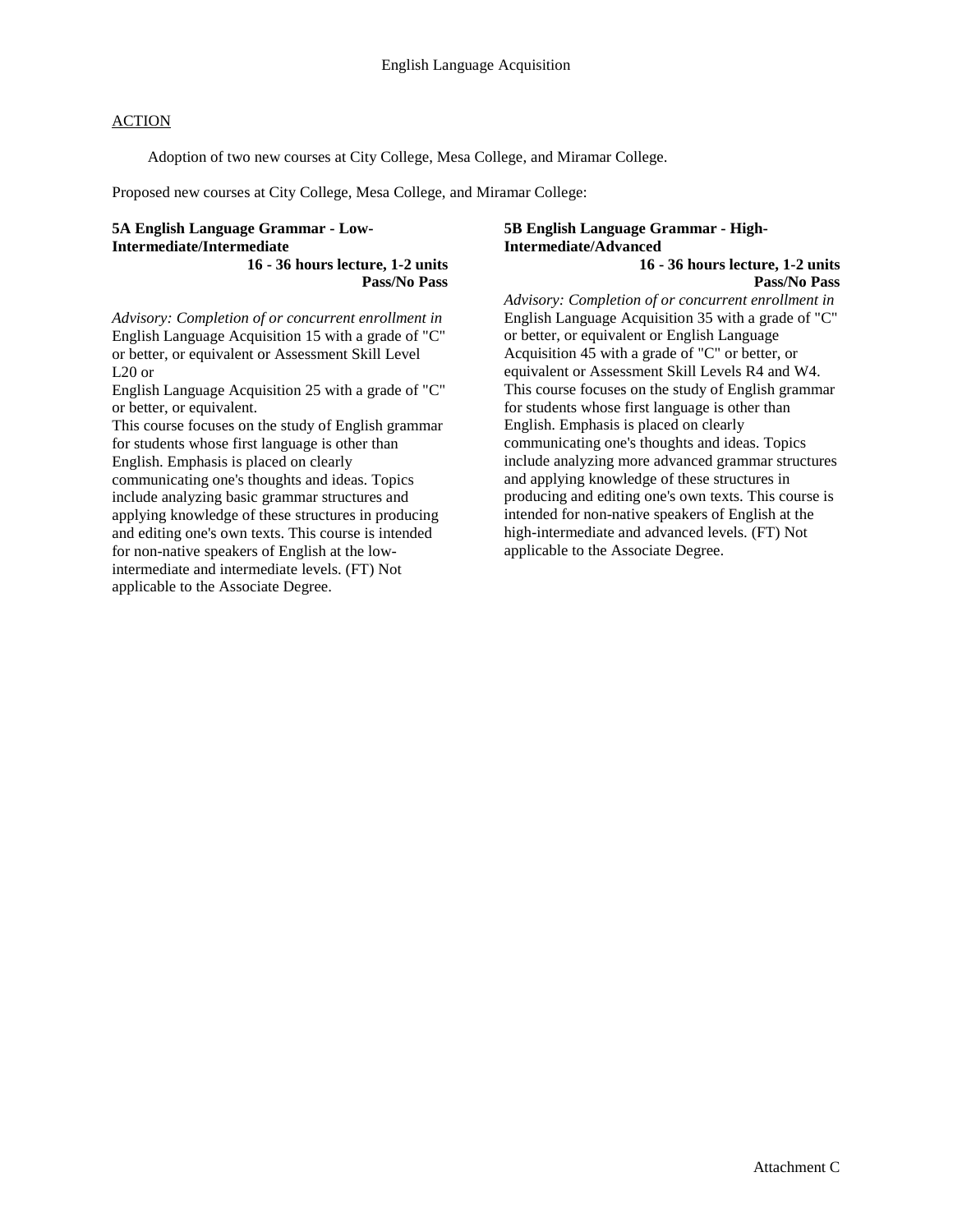Adoption of two new courses at City College.

Proposed new courses at City College:

## **48A Explorations in Foundation of Math 64 - 72 hours lecture, 48 - 54 hours lab, 5 units Letter Grade or Pass/No Pass Option**

*Prerequisite:* Mathematics 38 with a grade of "C" or better, or equivalent or Assessment Skill Level M30. *Advisory:* English 47A or English 48 and English 49, each with a grade of "C" or better, or equivalent or Assessment Skill Levels R5 and W5. This is the first course in a two-course integrated sequence promoting analytical and critical thinking skills to prepare students for transfer-level mathematics courses. Students are constantly challenged to analyze and dissect a variety of problems in various mathematical fields, with the purpose of focusing on developing students' analytical and logical reasoning skills. Topics include numeracy; operations with numbers; functions; solving linear equations; graphically organizing data; constructing single and bi-variate graphs; reading, analyzing and interpreting graphs; applying mathematics in simple finance problems; and practical geometry. This course is intended for students in non-Science, Technology, Engineering, and Mathematics (STEM) majors, such as behavioral, social, business, and economic sciences, as well as other liberal arts majors. (FT) Not applicable to the Associate Degree.

## **109 Explorations in Mathematical Analysis 64 - 72 hours lecture, 48 - 54 hours lab, 5 units Letter Grade or Pass/No Pass Option**

*Prerequisite:* Mathematics 48A with a grade of "C" or better, or equivalent or Assessment Skill Level M35.

*Advisory:* English 47A or English 48 and English 49, each with a grade of "C" or better, or equivalent or Assessment Skill Levels R5 and W5. This is the second of a two-course integrated sequence in algebra, geometry, critical thinking, and practical applications of mathematics. This course focuses on the ability to use mathematical concepts to develop quantitative analysis, logic and computation skills. Students analyze, construct, and dissect algebraic topics from the perspective of implementing the concepts in various real life situations and develop a strong mathematical foundation applicable to problem solving in other academic disciplines. Topics include rules of logic, in particular focusing on implications; mathematical reading; algebra of functions; graphing and analysis of functions; reading, interpreting and analyzing graphs; linear, quadratic, exponential and logarithmic modeling; solving polynomial, rational, exponential and logarithmic equations; applications of mathematics in finance and economics. This course is intended for students in non-Science, Technology, Engineering, and Mathematics (STEM) majors, such as business, behavioral, social, and managerial sciences, as well as other liberal arts majors. (FT) Associate Degree Credit & transfer to CSU.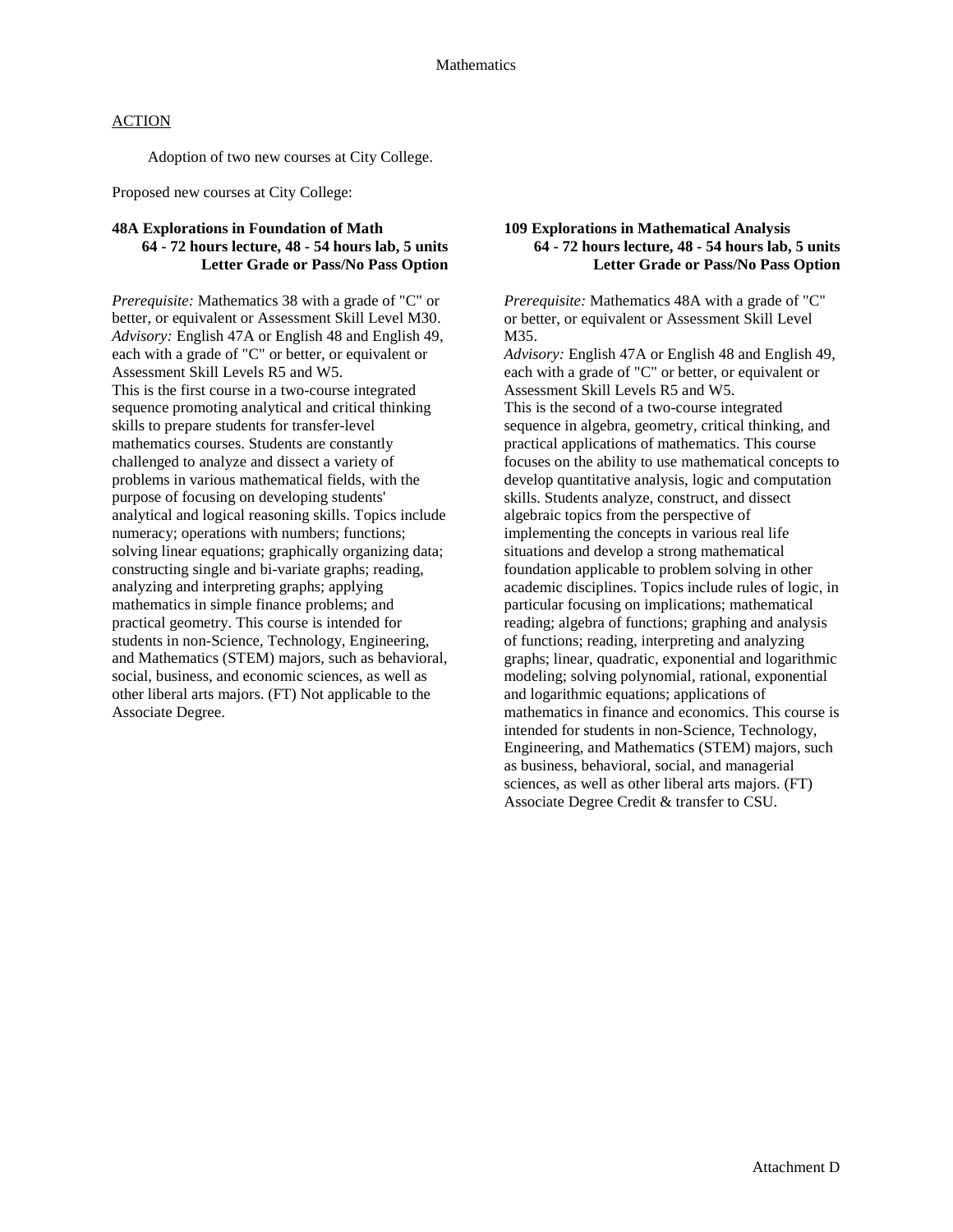Adoption of a new program at City College.

Proposed new program at City College:

# **Certificate of Achievement Construction Apprenticeship**

| <b>Courses Required for the Major:</b>        | <b>Units</b> |
|-----------------------------------------------|--------------|
| BCAS 300 Construction Safety 3                |              |
| BCAS 302 Construction Mathematics I 3         |              |
| BCAS 303 Construction Mathematics II3         |              |
| BCAS 307 Construction Blueprint Reading I3    |              |
| BCAS 308 Construction Blueprint Reading II  3 |              |
| BCAS 310 Carpenter Apprentice I 3             |              |
| BCAS 312 Carpenter Apprentice II3             |              |
| BCAS 314 Carpenter Apprentice III 3           |              |
| BCAS 316 Carpenter Apprentice IV 3            |              |
|                                               |              |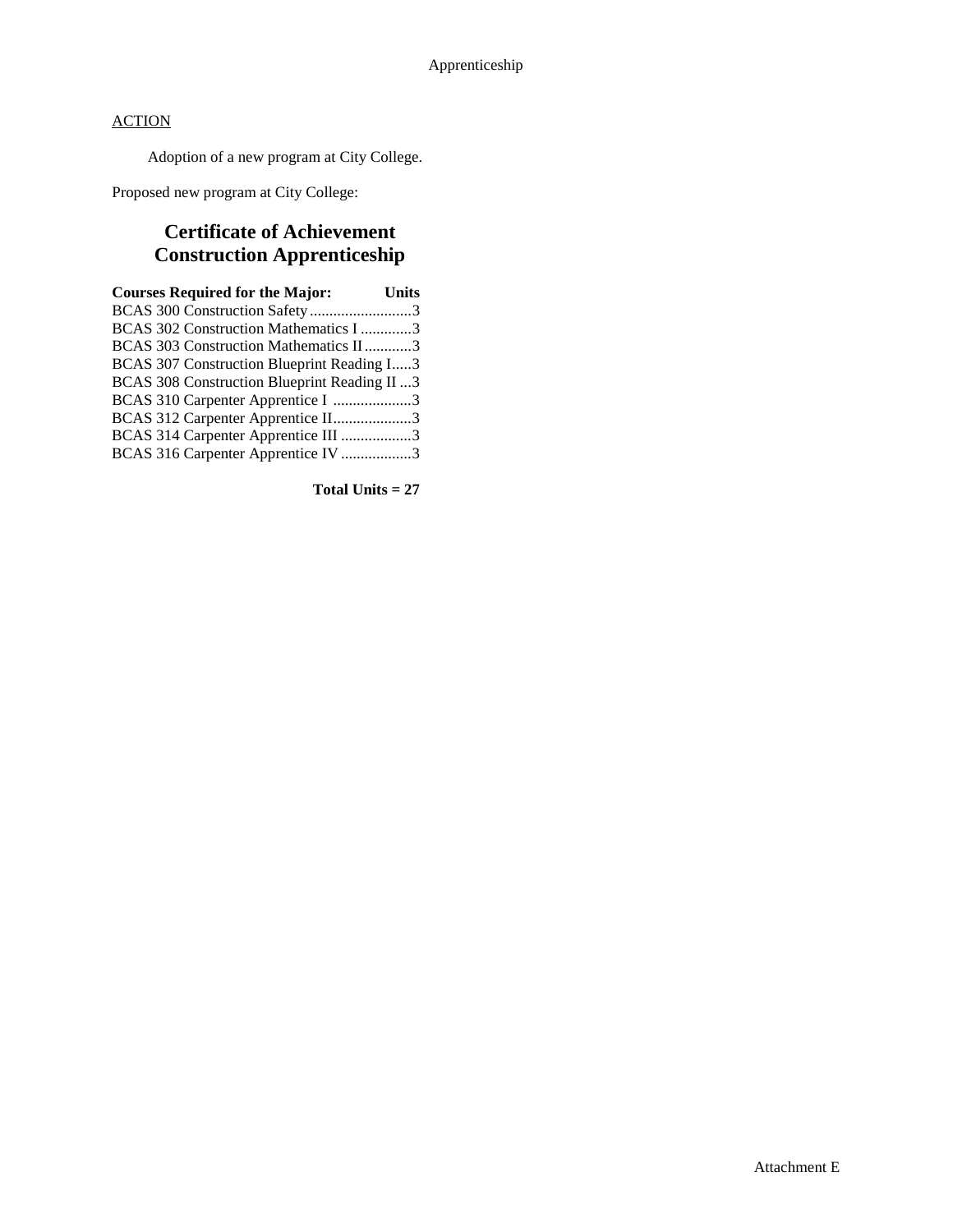Pursuant to Section 78016 of the Education Code, the following is a program review summary: Certificate of Achievement, Construction Trade Option (Non-Apprentice) Program

| A.            | Labor Market Information <sup>1</sup> : | The annual average number of persons employed in the Construction<br>Trade Option (Non-Apprentice) program area is projected to be 571<br>between the 2014-2024 employment years. Approximately 4,250 new<br>job openings are projected through 2014-2024. |
|---------------|-----------------------------------------|------------------------------------------------------------------------------------------------------------------------------------------------------------------------------------------------------------------------------------------------------------|
| <b>B.</b>     | Duplication <sup>2</sup> :              | None.                                                                                                                                                                                                                                                      |
| $\mathcal{C}$ | Effectiveness <sup>3</sup> :            | Program area OR the projected enrollment of $18$ for 2019 in the new<br>program area.                                                                                                                                                                      |

- 1. http://www.labormarketinfo.edd.ca.gov/cgi/databrowsing/occExplorerQSSelection.asp?
- 2. There are no other programs within the San Diego Community College District or in the San Diego & Imperial Valley area offering a Certificate of Achievement in Construction Trade Option (Non-Apprentice) per college catalogs.
- 3. Expected number of students enrolled in BCAS courses.

## **ACTION**

Adoption of a new program at City College.

Proposed new program at City College:

# **Certificate of Achievement Construction Trade Option (Non-Apprentice)**

| <b>Courses Required for the Major:</b>      | <b>Units</b> |
|---------------------------------------------|--------------|
| BCAS 80 Construction Safety3                |              |
| BCAS 81 Construction Mathematics I 3        |              |
| BCAS 82 Construction Mathematics II 3       |              |
| BCAS 83 Construction Blueprint Reading I3   |              |
| BCAS 84 Construction Blueprint Reading II 3 |              |
| BCAS 85 Carpenter Apprentice I3             |              |
| BCAS 86 Carpenter Apprentice II3            |              |
| BCAS 87 Carpenter Apprentice III 3          |              |
| BCAS 88 Carpenter Apprentice IV 3           |              |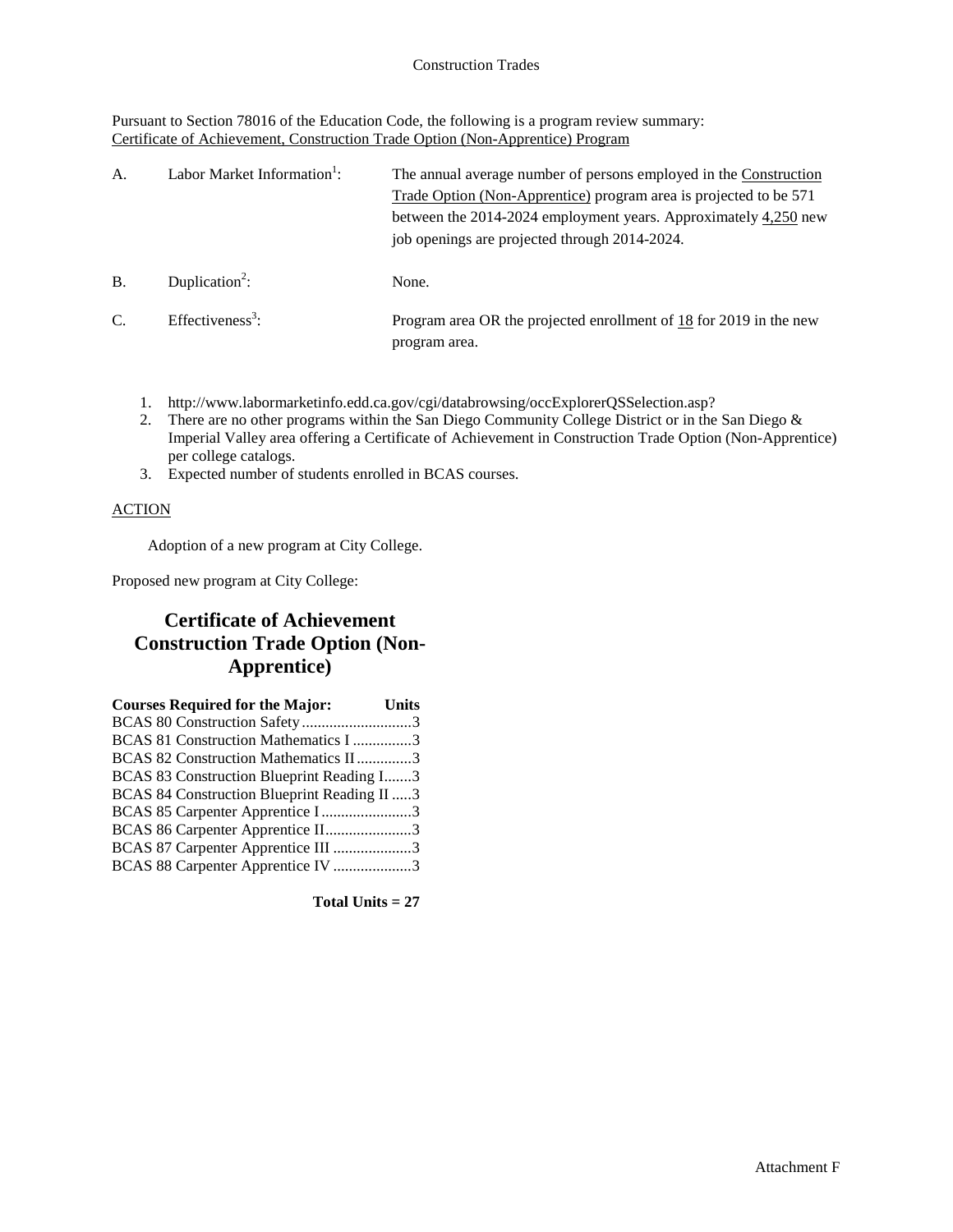Adoption of a new program at City College.

Proposed new program at City College:

# **Certificate of Performance English Language Acquisition**

| <b>Units</b>                                 |
|----------------------------------------------|
| ELAC 045 Integrated Reading, Writing, and    |
|                                              |
|                                              |
| Select three units from the following: Units |
| ELAC 005B English Language Grammar-          |
|                                              |
| ELAC 007 English Pronunciation  1 - 2        |
| ELAC 033 Academic Listening and Speaking     |
|                                              |
|                                              |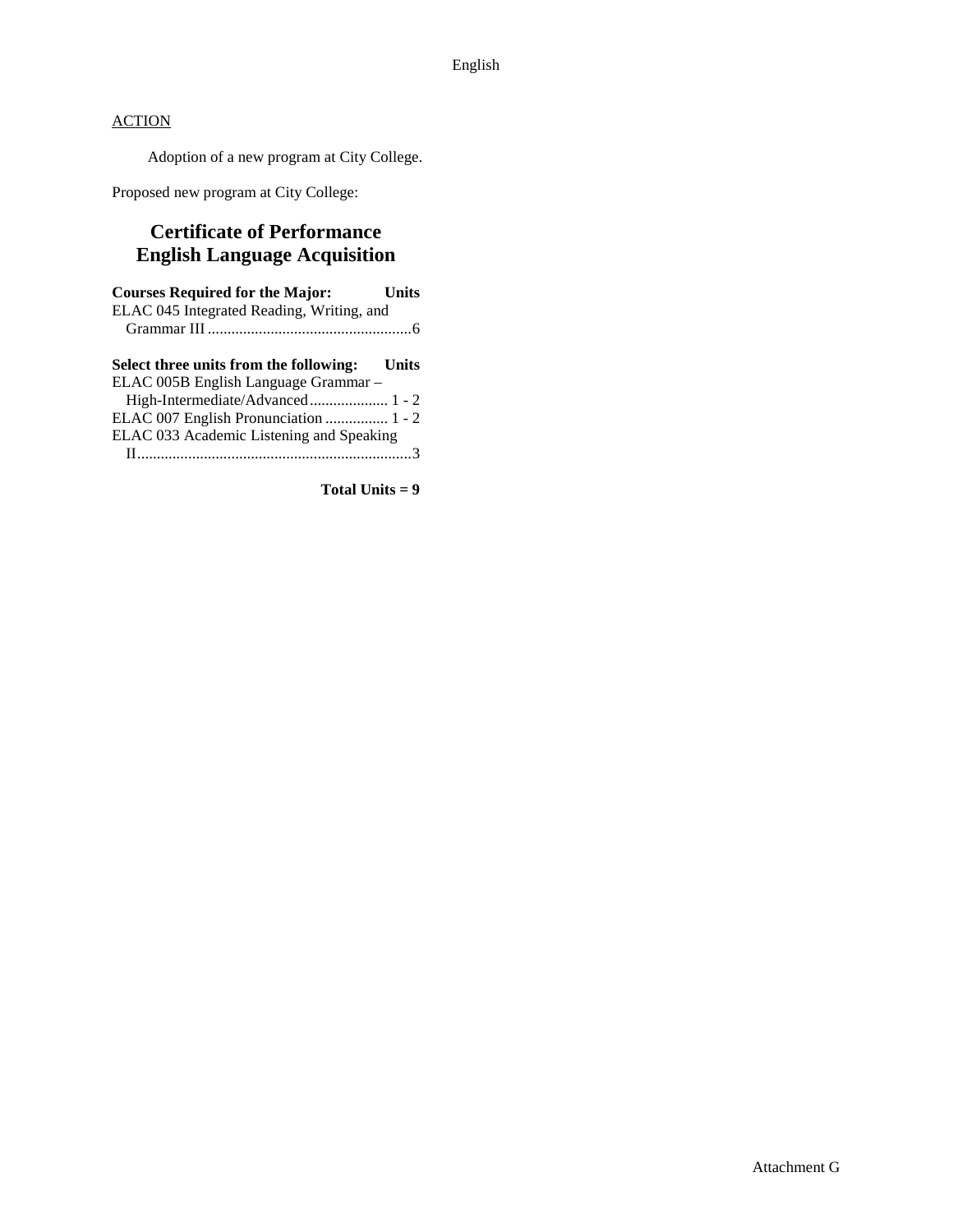Adoption of a program revision at Mesa College.

Proposed program revision at Mesa College:

# **Certificate of Performance Certificate of Achievement Geographic Information Systems Technician**

| <b>Courses Required for the Major:</b><br>Units |
|-------------------------------------------------|
| GISG 110 Introduction to Mapping and            |
| Geographic Information Systems3                 |
| GISG 111 Geographic Information Systems         |
|                                                 |
| GISG 112 Spatial Analysis with Geographic       |
|                                                 |
| GISG 113 Advanced Geographic Information        |
| Systems Applications or                         |
| GISG 114 Spatial Databases in Geographic        |
|                                                 |
| GISG 270 Geographic Information Systems         |
|                                                 |

**Total Units = 13 - 16**